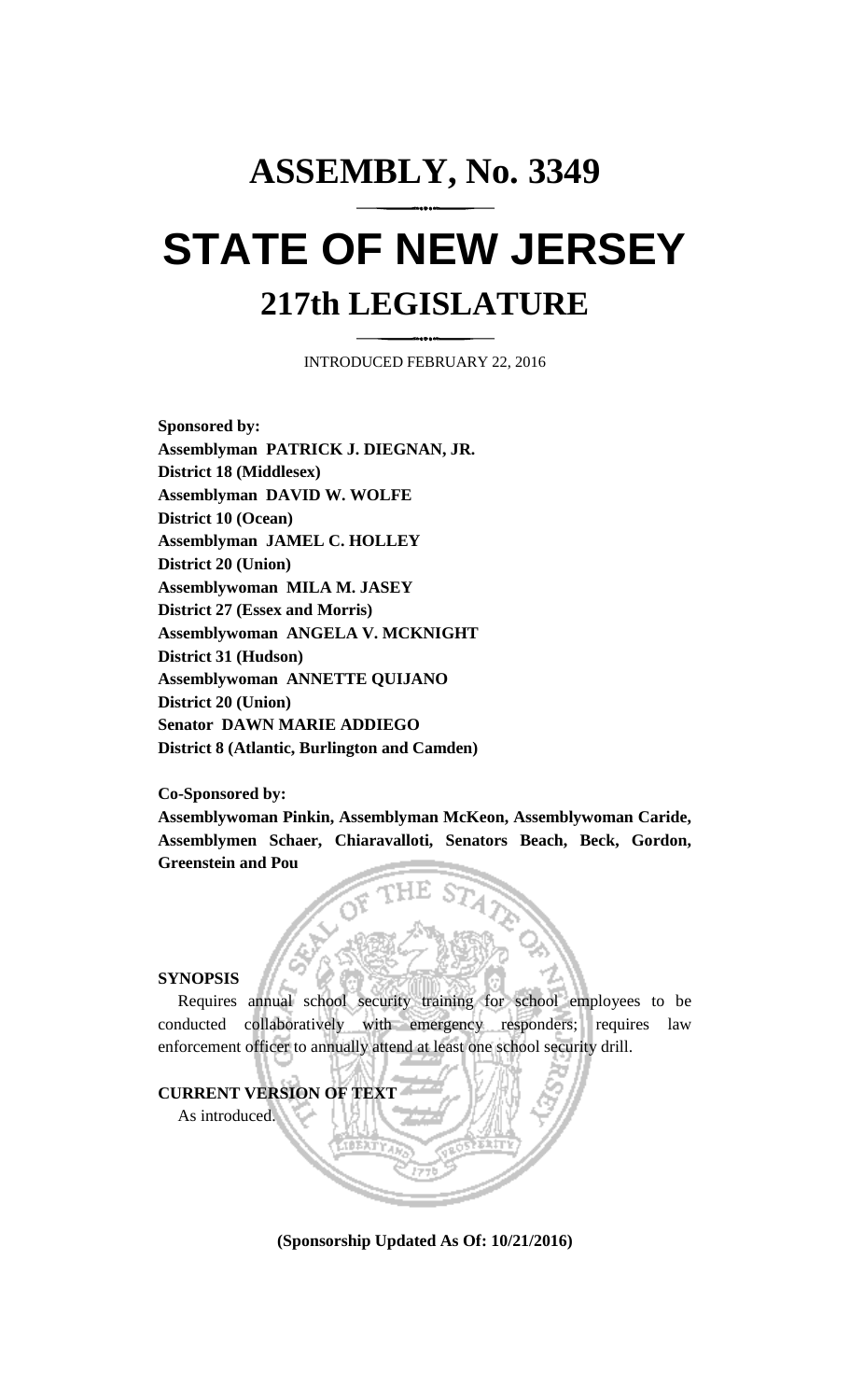```
2
```
 **AN ACT** concerning school security and amending N.J.S.18A:41-1 and P.L.2009, c.178. **BE IT ENACTED** *by the Senate and General Assembly of the State of New Jersey:* 1. N.J.S.18A:41-1 is amended to read as follows: 18A:41-1. Every principal of a school of two or more rooms, or of a school of one room, when located above the first story of a building, shall have at least one fire drill and one school security drill each month within the school hours, including any summer months during which the school is open for instructional programs, and shall require all teachers of all schools, whether occupying buildings of one or more stories, to keep all doors and exits of their respective rooms and buildings unlocked during the school hours, except during an emergency lockdown or an emergency lockdown drill. Where school buildings have been provided with fire escapes, they shall be used by a part or all of the pupils performing every fire drill. An actual fire or school security emergency that occurs at a school during the month and that includes activities which are the equivalent of a drill shall be considered a drill for the purposes of meeting the requirements of this section. 23 A law enforcement officer shall be present at a minimum of one school security drill in each school year in order to make recommendations on any improvements or changes to school security drill procedures that the officer may deem advisable. (cf: P.L. 2009, c.178, s.4) 2. Section 1 of P.L.2009, c.178 (C.18A:41-6) is amended to read as follows: 31 1. As used in this act: "School security drill" means an exercise, other than a fire drill, to practice procedures that respond to an emergency situation including, but not limited to, a bomb threat, non-fire evacuation, lockdown, or active shooter situation and that is similar in duration to a fire drill. (cf: P.L.2009, c.178, s.1) 3. Section 2 of P.L.2009, c.178 (C.18A:41-7) is amended to read as follows: 2. A local board of education and chief school administrator of a nonpublic school shall ensure that all full-time **[**teaching staff members**]** employees in the district or nonpublic school are provided with training on school safety and security that includes instruction on school security drills. The training shall use the drill

**Matter underlined thus is new matter.**

**EXPLANATION – Matter enclosed in bold-faced brackets [thus] in the above bill is not enacted and is intended to be omitted in the law.**